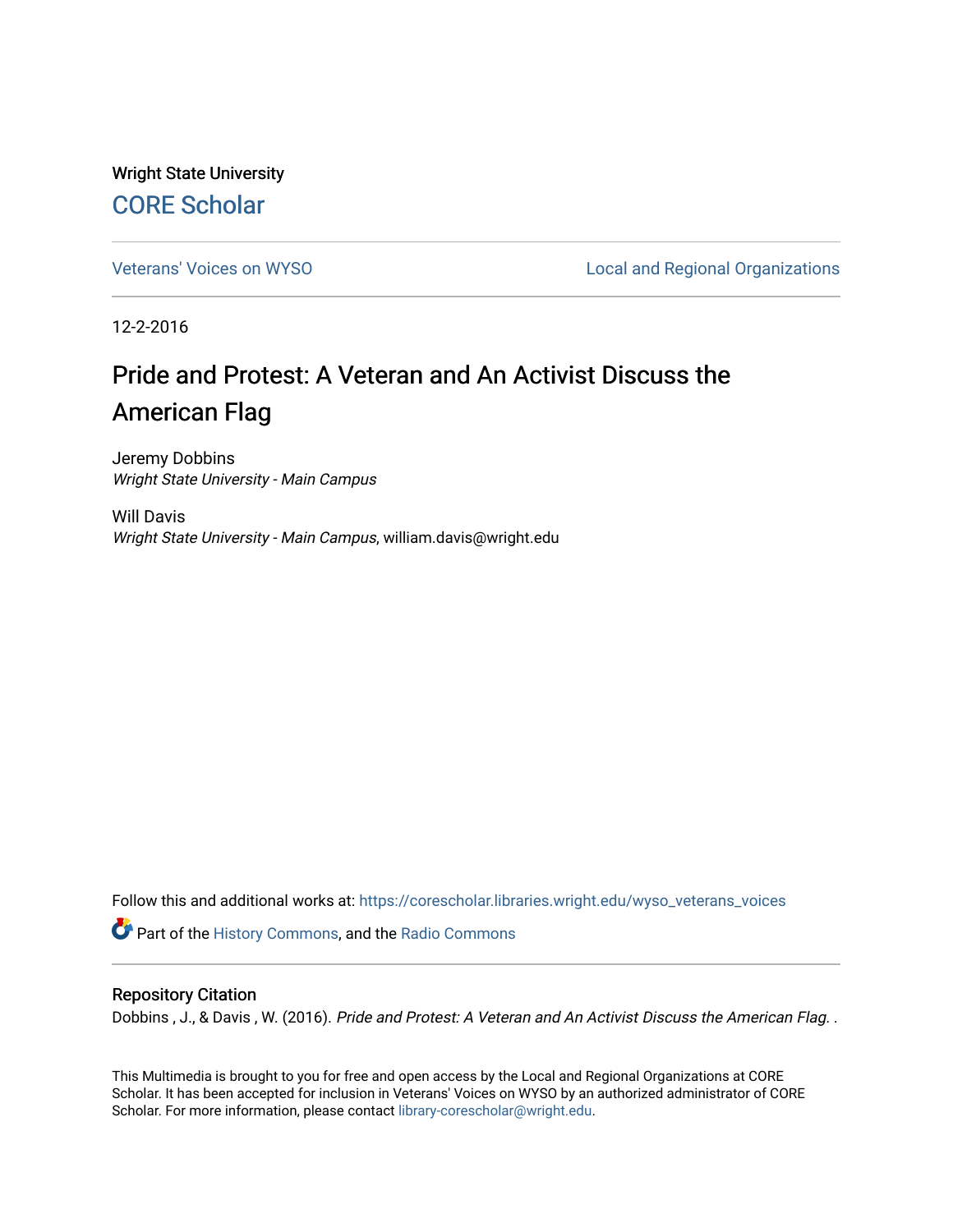## **Pride and Protest: A Veteran and An Activist Discuss the American Flag By: Jeremy Dobbins**

*When President-elect Donald Trump visited Vandalia earlier this year, a young man named Tommy DiMassimo rushed the stage. He was arrested and sentenced to one year's probation. This month, a Federal judge ended that probation early without objection from the Department of Justice. Tommy DiMassimo is an activist, and before the Trump incident, he participated in a march at Wright State University protesting racism and police brutality where he stood on an American flag. Many veterans were outraged. Marine Corp veteran and Wright State student Jeremy Dobbins of Springfield was there, and upset by the demonstration. Our Veterans' Voices series continues with a conversation between Jeremy and Tommy, who despite their differences, agreed to talk about that contentious day.*

## *Transcript:*

**Jeremy Dobbins (JD):** My interest came from the protest you had on campus. What was the catalyst that kind of set you into motion?

**Tommy DiMassimo (TD):** We did a lot of protesting on campus, a lot of respectable, peaceful, come if you want, we're not going to get in your face, protesting and we were ignored. So I went out there with American flag. I didn't burn it, I didn't spit on it, I didn't do anything like that, but I did lay it down, I stood on top of it to make my case.

**JD:** What made you decide to get your voice heard that way?

**TD:** The American flag is used by a lot of people. It's also worn by politicians as lapels, and it means nothing to them because those people do all the corrupt things that we hear about on a daily basis. They do not represent the people of this country, they don't care about the people this country, and yet they're using that symbol, too. So I'm trying to get everyone that represents the power structure behind that flag, not necessarily just the people who went and fought to protect it.

**JD:** I know when I saw it, it was like something much more personal to me. In the military, at the beginning and end of each day, they raise and lower the collars and the flag is an integral part of just the daily routine. And people in the military really don't like flag burning. You didn't burn the flag - you stopped short there. To me, maybe because I'm just a weird person and I think logically and rationally most of time, or try to, it just seemed like it was pitting people against